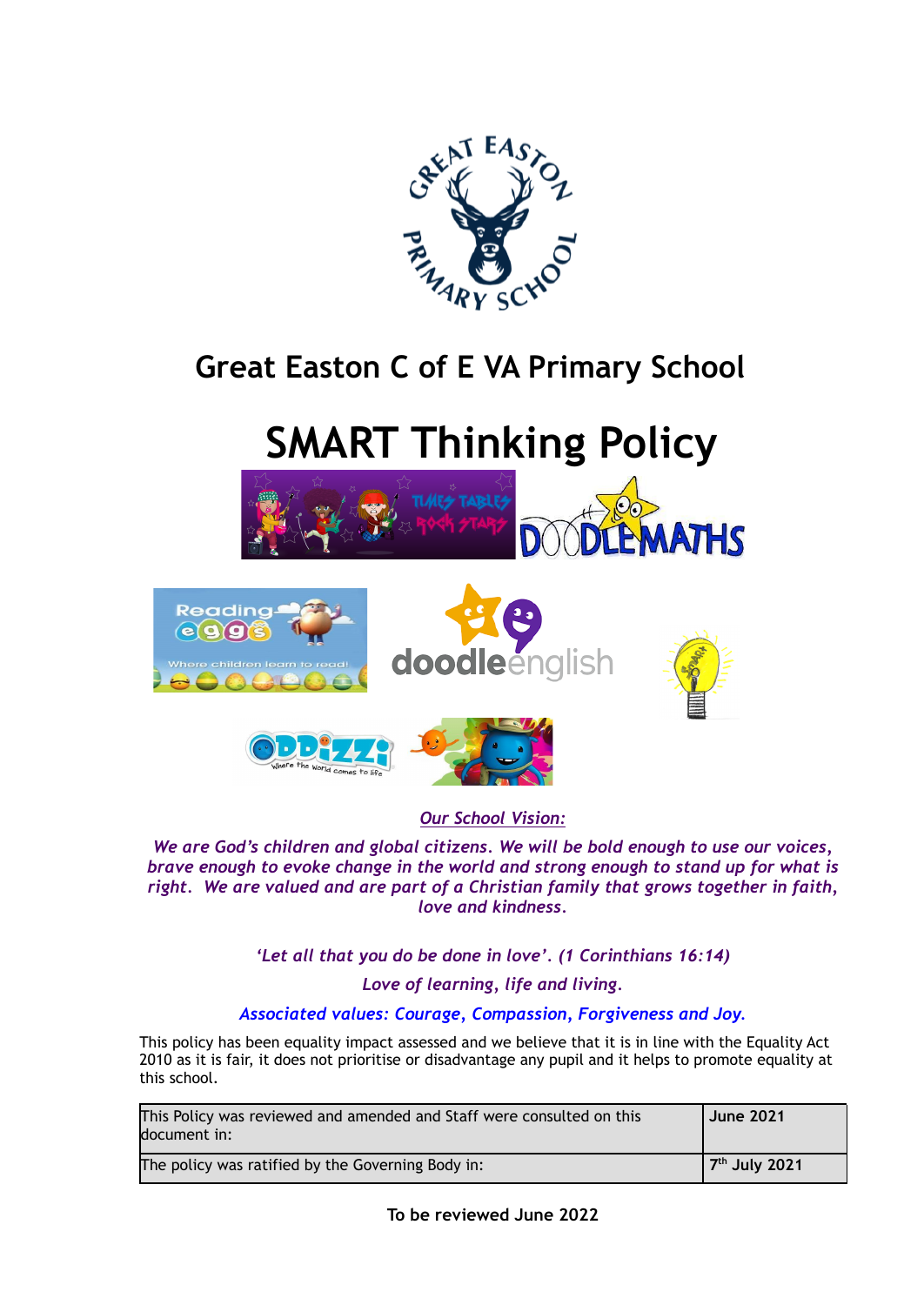#### **The story behind SMART learning (as opposed to more traditional homework)**

Following considerable feedback and research involving a parental survey, forums, teacher and LSA meetings and from surveying and talking to children is the focus for our school needs to be upon nurturing our children's innate curiosity and **love of learning** with independent study skills and thought processes, rather than the more traditional approach to 'setting homework'. These life skills are vital for any child to progress and develop and we believe this can be best done by taking the pressure off home time and instead enabling parents and carers to spend more time with their child sharing a book or chatting about number. We found that families were completing homework tasks but that the most important skills such as reading were not being completed due to a lack of time. Therefore, we were keen to bring back time for families to prioritise reading and essential maths facts in order for children to have the best possible foundations for their learning.

Teachers are able to give ongoing guidance on how best help children in much more fun and beneficial ways. This will therefore follow a **SMART** way of learning focusing on building study skills that will provide life-long benefits. So if a child refers to 'homework' as the 'h' word – or they tell you off for saying it, that's because we are looking to inspire children to want to learn and find out about the world around them. The children understand the importance of a 'growth mindset' and are instead encouraged to think about areas of learning they perhaps find tricky and are encouraged to work hard to improve. This will help them develop a sense of responsibility and become increasingly independent learners.

We have re-vamped the traditional approach to the 'h' word and replaced it with being SMART:

- ★ ‐**Spellings**
- ★ ‐ **Maths**
- ★ ‐ **Apps**
- ★ ‐ **Reading**
- ★ ‐ **Together!**

#### **Spelling**:

- ✔ **Practising weekly spellings little and often** makes a huge difference and really helps children to feel more confident. Pinning them up on the bathroom mirror or on their bedroom door will also mean the child can see them every day and become familiar with them and practise them out loud on car journeys.
- ✔ **Doodlespell** is another fun way to help your child practise their spellings, children can access through their Doodle log in.

#### **Maths**:

✔ If children can **recall key number facts** (i.e. which numbers add together to make 10) and **times tables**- they will find maths lessons in school easier and more fun. We have an exciting programme called 'Doodle Maths' which is intuitive and available for use at home as well as school and is a free downloadable app for apple and android devices. Each child has a log in and they are encouraged to use Doodle Maths daily to help develop their maths skills. As part of each Friday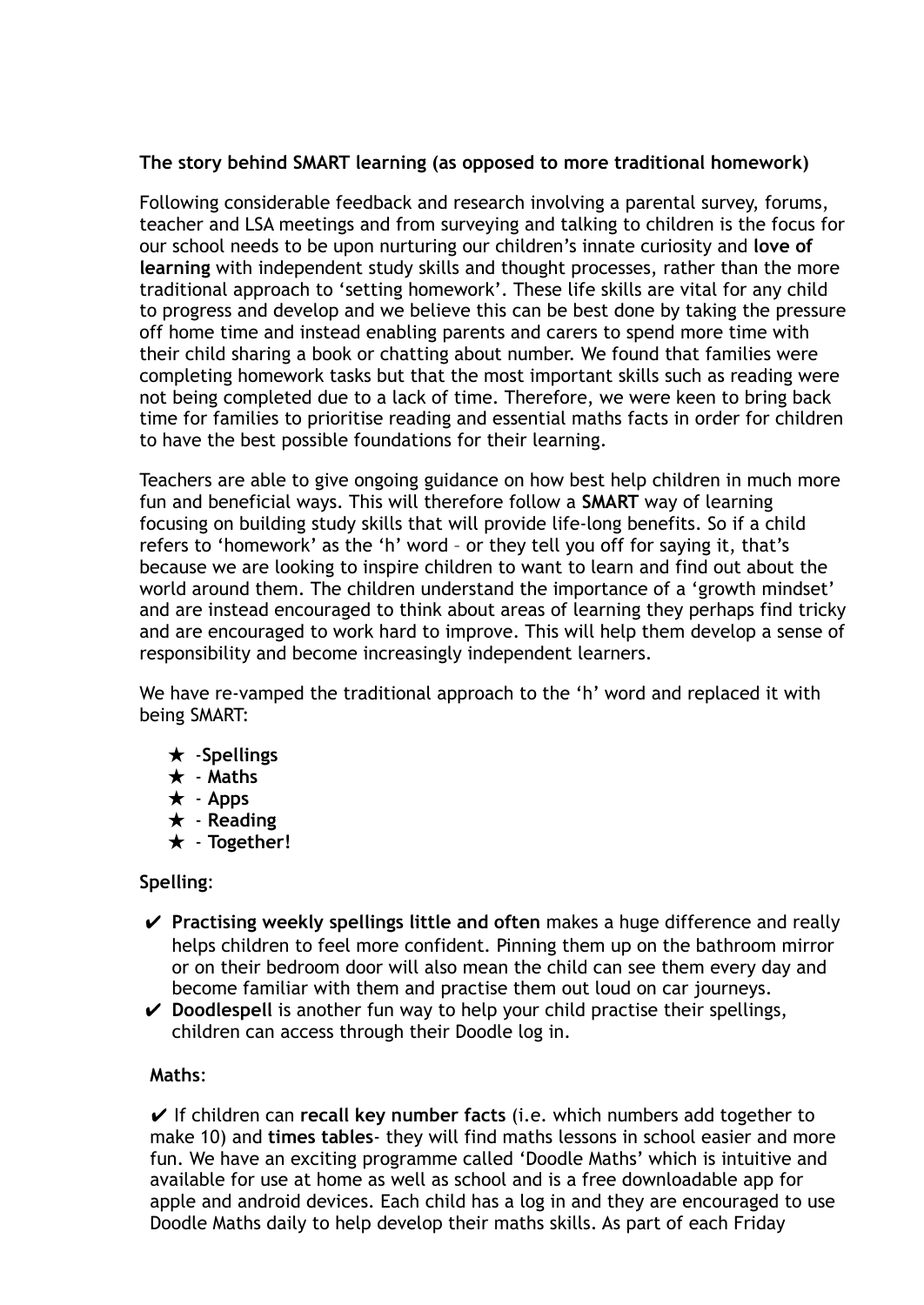celebration assembly we have 'Doodler of the week!' and celebrate the child who has earned the most stars and been super busy practicing their maths.

 $\checkmark$  Times Tables Rockstars in KS2 and Magical Maths in YR and KS1 are additional ways in which children are encouraged to work on areas of maths that will improve their learning.

#### **Reading**:

Reading has a central part in a child's education and in preparing them for life after school. It helps children develop emotionally, socially, intellectually and culturally. It also underpins successful access to education throughout their school careers and to employment beyond.

"**One in five** children in England **cannot read well** by the age of 11. As a result, 30% of children aged 11 to 17 years old aren't reading for pleasure."

"UK is the only OECD country where children and young adults are **less literate than previous generations**."

"**Unemployed adults** are twice as likely to have **weak literacy skills** as those in full-time employment."

#### *Sources: Department of Education - 2015; Source OECD - 2014*

 $\checkmark$  This can be anything- newspaper, magazines, joke books, a recipe, or the works of Shakespeare! Children choosing to **read for pleasure** (active readers) find thinking of ideas for their writing and other school work much easier. Reading a nightly story is a big indicator of a child being more likely to read for pleasure.

 $\vee$  Reading Dragons is a school system used for key stage two children to encourage a love of reading and provides a range of creative writing and reading activities. Children can work through from Bronze, Silver and Gold levels as they explore the library. These booklets are signed off by our school librarian (and Reading Dragons designer!) Ruth Tidball.

 $\vee$  We also subscribe to the brilliant 'Fiction Express' which is for children aged 5–12+. It enables readers to engage with their favourite authors in a unique and original way by allowing them to contribute to the plot. Fiction Express for Schools e-books are published in weekly chapters each Friday. At the end of every cliffhanging chapter there are voting options to decide where the plot should go next. The readers have the following Monday and Tuesday to read each chapter and vote by 3pm on Tuesday afternoon. The author then writes the next chapter, in 'real time', according to what the readers chose. The children have activities to help develop their comprehension and are able to chat with the author too.

 $\checkmark$  Reading Eggs is another programme we subscribe to and each child has access to their own online library of books. This appeals to children who may prefer reading on an electronic device as we are keen to foster a love for reading in whatever form that may take. Reading Eggs is intuitive and selects appropriately challenging books for each child and also asks them comprehension questions as they read to check their understanding.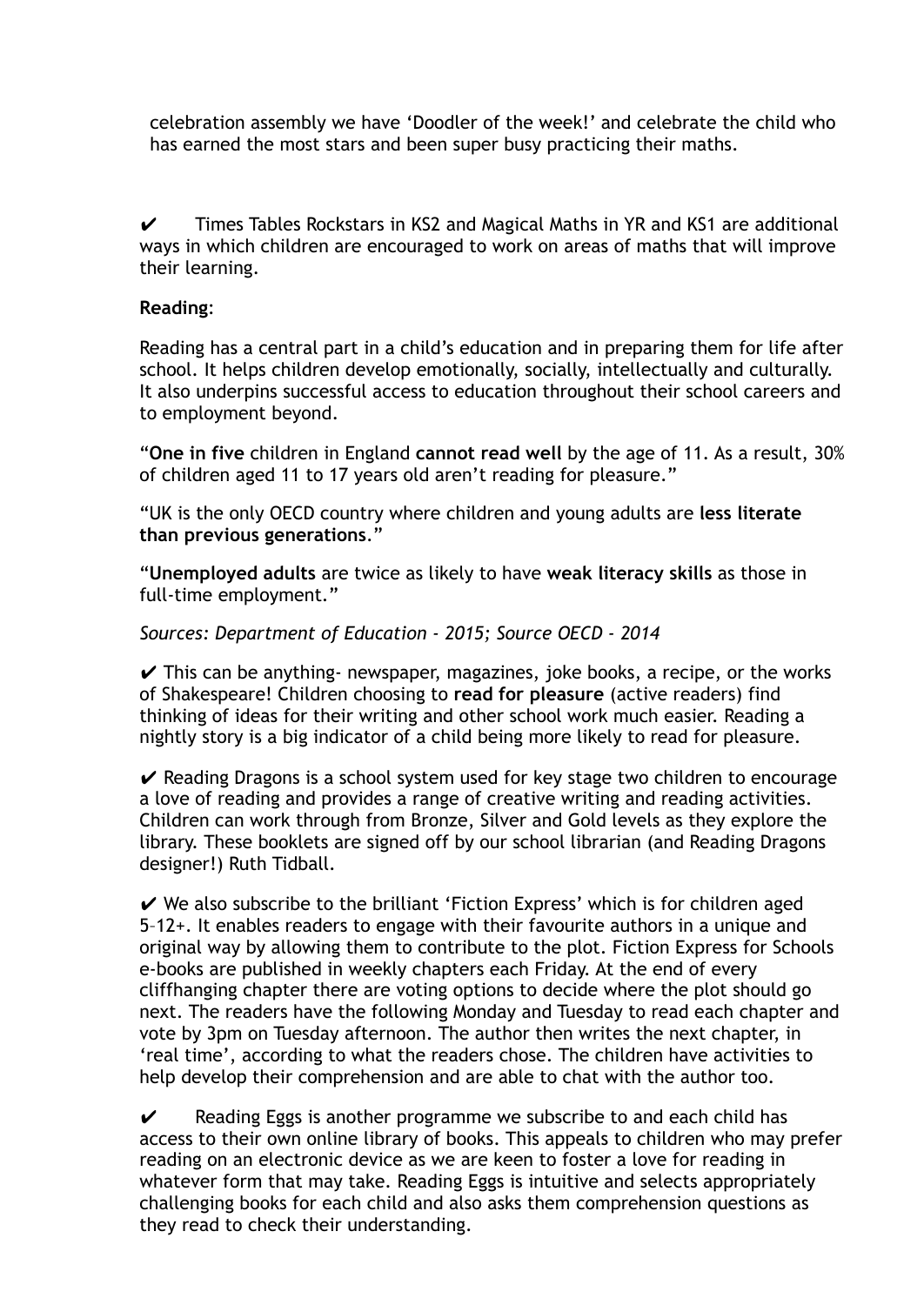#### **Together**:

 $\vee$  We recognise how busy everyone is and how many after-school clubs our children are lucky enough to attend and that family time is very precious. Therefore, being '**SMART**' encourages 'togetherness' as a crucial time for developing each child. A discussion at breakfast time, in the bath or in the car is more valuable than battling to complete a worksheet. **Money,and telling the time** are two really difficult topics to teach to a whole class, whereas a chat in the supermarket about how much change you're due, or how long left until bedtime would quickly help children become more confident. This means they will get maximum benefit from any work done in class. Similarly, reading a book to your child develops their language skills and vocabulary.

We also subscribe to **School Breathe** – Presented by a team of breathe coaches, mindfulness teachers and yoga teachers, the programme includes a full variety of scientifically proven techniques including breath count exercises for improved concentration, breathing meditations to encourage a calmer state of mind and breath-led techniques to manage emotions, along with audio visualisations to help develop confidence and help alleviate and manage mental health issues. The children work on a different technique each week and details are shared with parents in The Grapevine so that families can have a go at home too!

**Class Dojo** allows parents to be updated with classroom activities. Every parent is given a login and shown how to view their child's learning story and add their own pictures of SMART learning and comments.

✔ **SMART** thinking will also encourage children who have been inspired by their topic to undertake optional more creative learning. Ideas are given by the teachers to inspire children to want to learn, bake or make with you at home. Every term a 'Curriculum Share' letter and project overview are sent home – these include SMART links to inspire the children to learn and think about ways in which they could develop their skills and understanding in different areas. We love to see the children's SMART work and celebrate their effort and enthusiasm.

✔ **P4C (Philosophy for Children)** is an exciting concept which allows children to play with learning and to ask questions about the world around them. Your child's Courageous Curriculum project will have a big question, for example 'Who owns the sky?' so please ask them what they think about the question and their learning so far.

**Oddizzi** is a fantastic web-based geography programme that lets the children explore geography topics. Each class has a log-in and again we celebrate children who have been busily exploring the world in our Friday celebration assembly.

**Whizz Pop Bang!** Fun science experiments are shared on the school newsletter to encourage practical investigation skills at home.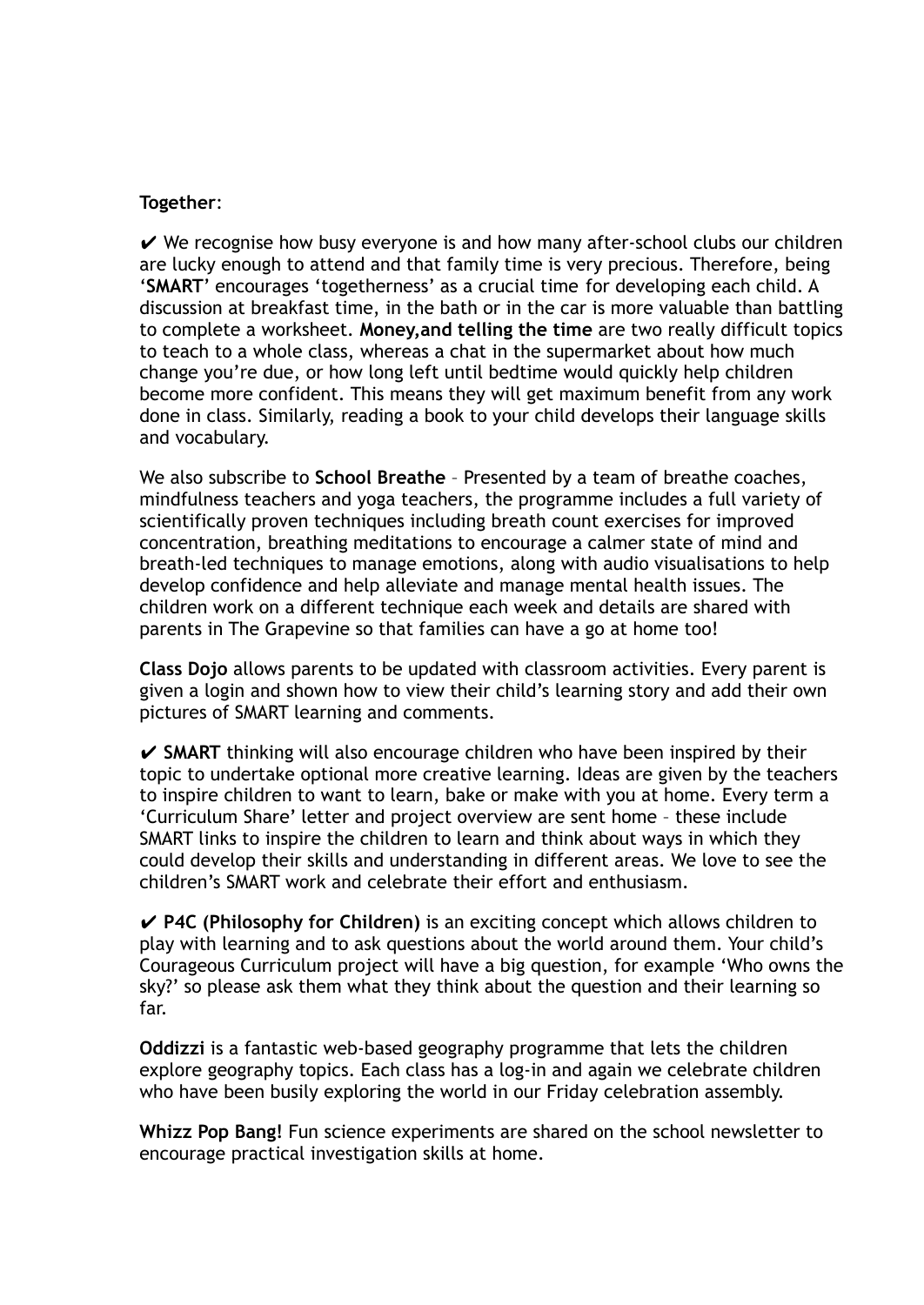#### **How will parents and carers keep track of their child's progress?**

#### **Sending books home**

As part of our belief that children should feel excited by learning we are keen that the children are really excited to share the fruits of their labour with parents and carers. So every Tuesday children take their SMART folder home and share an exercise book at home. A different book is sent each week – maths one week, English the next, RE, Science and project books are all regularly shared. This provides parents with the opportunity to discuss their child's learning with them, look at progress and celebrate successes. Teachers will use a SMART stamp to indicate area that it would be useful to consolidate at home.

Parents and carers are actively encouraged (this is an opportunity for children to earn considerable house points!) to leave their own comments in books. The children are always proud of these and it helps to ensure strong communication between parent and teacher. As always, parents and carers are welcome to make an appointment to chat to their child's teacher further at any time. Appendix One shows a letter sent to parents and carers.

#### **Ensuring Children are keen to be SMART**

Miss Jackman meets regularly with a group of children who have volunteered to be "School Improvement Ambassadors'. The SIAs work on the School Improvement Plan and are the first port of call for teachers to find out what is working well and what can be improved. These children's sole job is to help improve the learning and teaching throughout our school. We regularly look at SMART learning, what is working well and what could be better. It was the SIAs who looked into Reading Eggs as early on they felt we had great online learning programmes for maths, but nothing for reading.

It was also decided that reminder letters and workshops for parents would be useful. Some children felt frustrated that their parents didn't understand what was available. Therefore we started '**open lessons'** and inviting parents to come into the classroom and see what learning looks like in school. Appendix two shows a letter sent out to all children.

#### **Expectations for Parents and Carers**

The principles behind developing SMART thinking and learning was partly to ease pressures on parents at home, but fundamentally to ensure children are supported in the basics such as reading and key maths skills. Whilst we provide many opportunities for learning at home we expect parents and carers to read regularly (at least 4 times per week) and record this in reading diaries. The difference that regular reading makes is incredible and to foster a love for reading with a child is undoubtedly the single most powerful skill we can give them. A love for books will have an enormous impact on a child's learning. The most able children are always the ones that love reading! Teachers and LSAs monitor reading diaries and will ask parents to read more regularly to support the work we are doing at school. If parents and carers don't make the expected contribution to supporting their child's reading then they will receive a more formal letter and be asked to meet with the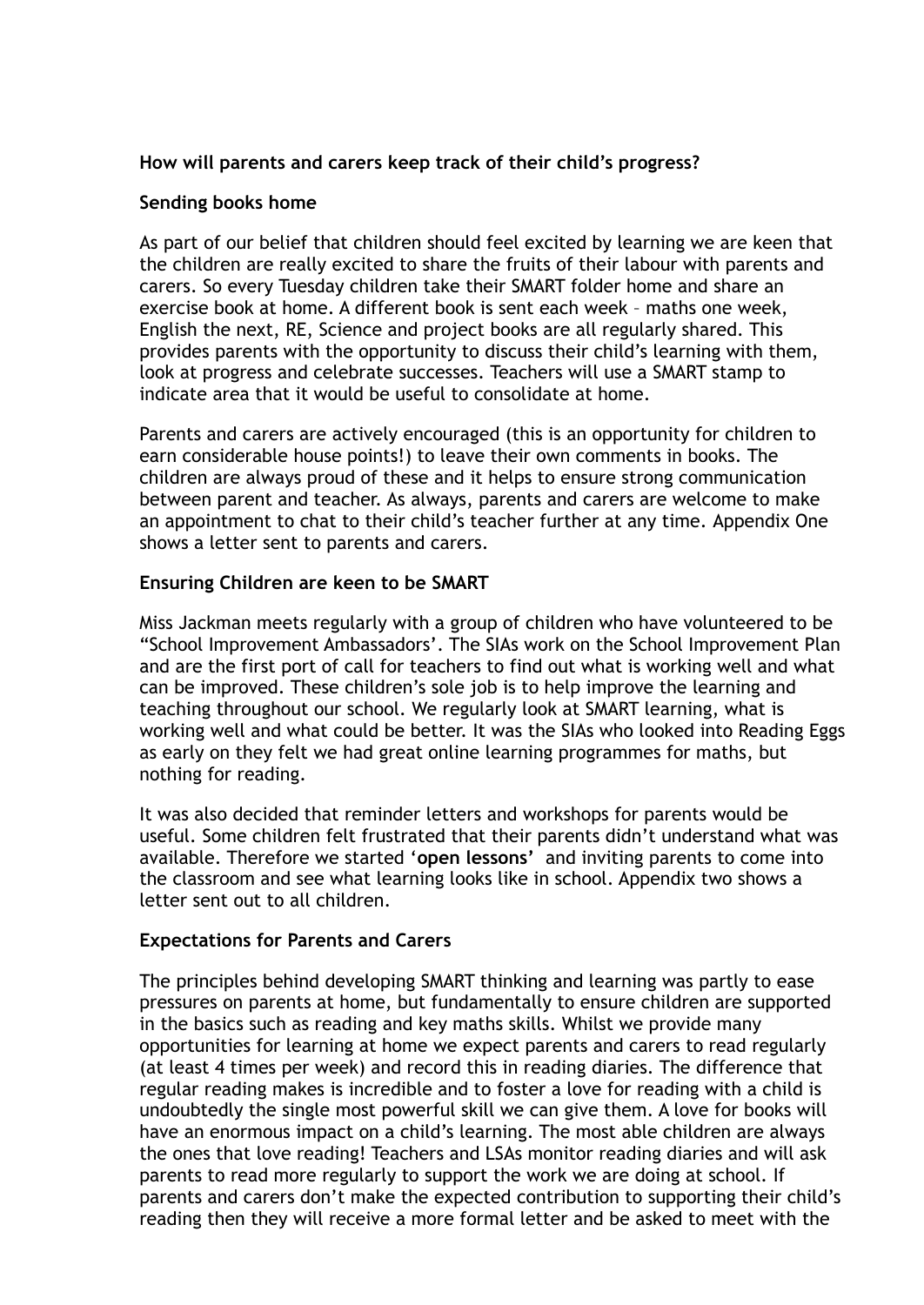teacher and headteacher to discuss ways in which the school can support.

We encourage parents and carers to talk with us if they are experiencing any difficulties as we recognise that children may not always make it easy to read at home or learn spellings. We are happy to help and can provide incentives for your child and encourage them to be SMART!

Teachers are happy to facilitate SMART learning in school as well. For example if a child is unable to access Doodle Maths at home, they will be given opportunities in the school day to make sure they earn plenty of stars and have the chance to build in some extra learning.

#### **Appendix 1** *Letter to be sent to all parents September 2021*

Dear Parents,

We are very excited to be sending your child's exercise book home! As part of our SMART learning and following the Parents' Open Meeting, it was decided that we would send the books home every fortnight so you can have a really good look through.

As I am sure you will appreciate A LOT of work, care, time and love go into these books and they represent your child's progress throughout the year. The children are very proud of their work and these books show their learning journey. By sending their work home I hope you will gain a much clearer understanding of areas you can support and practise at home. The teachers all have new SMART stamps that look like this - so if you see this stamp, it would be great if you could do a bit of practise on this area at home as a way of encouraging your child to take initiative for their learning and practising areas they find tricky. At school we call this the 'Growth Mindset' which teaches children the importance of working a bit harder when we find things difficult because with practise we can all improve.

#### **What should you see in the books:**

*Marking codes:* I have enclosed a copy of the school's marking codes to help you decipher the symbols used by teachers and children! The Reception and Key Stage One children also have a pictoral code which is a useful visual reminder for them.

*Children's comments and messages!* The children are encouraged to write comments (WINKS) to evaluate their learning as well as give feedback to their peers on occasions. They will be able to explain this to you but it is a vital part of the feedback process and gives an insight into how they feel about their learning which is invaluable when marking and planning the next lessons.

*Teacher's comments* These will be focused upon the learning intention for that lesson, or sequence of lessons. There should be a balance of praise and 'next steps' which lets your child know what they have been successful at and what could be improved next time. There won't always be a focus on spellings – so please don't expect to see every spelling corrected. This can really de-motivate children and stop them from making exciting word choices in their writing – we would much rather they were adventurous and used 'wow' words even if the spelling isn't quite right. What you will see is corrections (purple polishing) of spelling the children *should* know. The children do a 'book look' and are given time to re-do corrections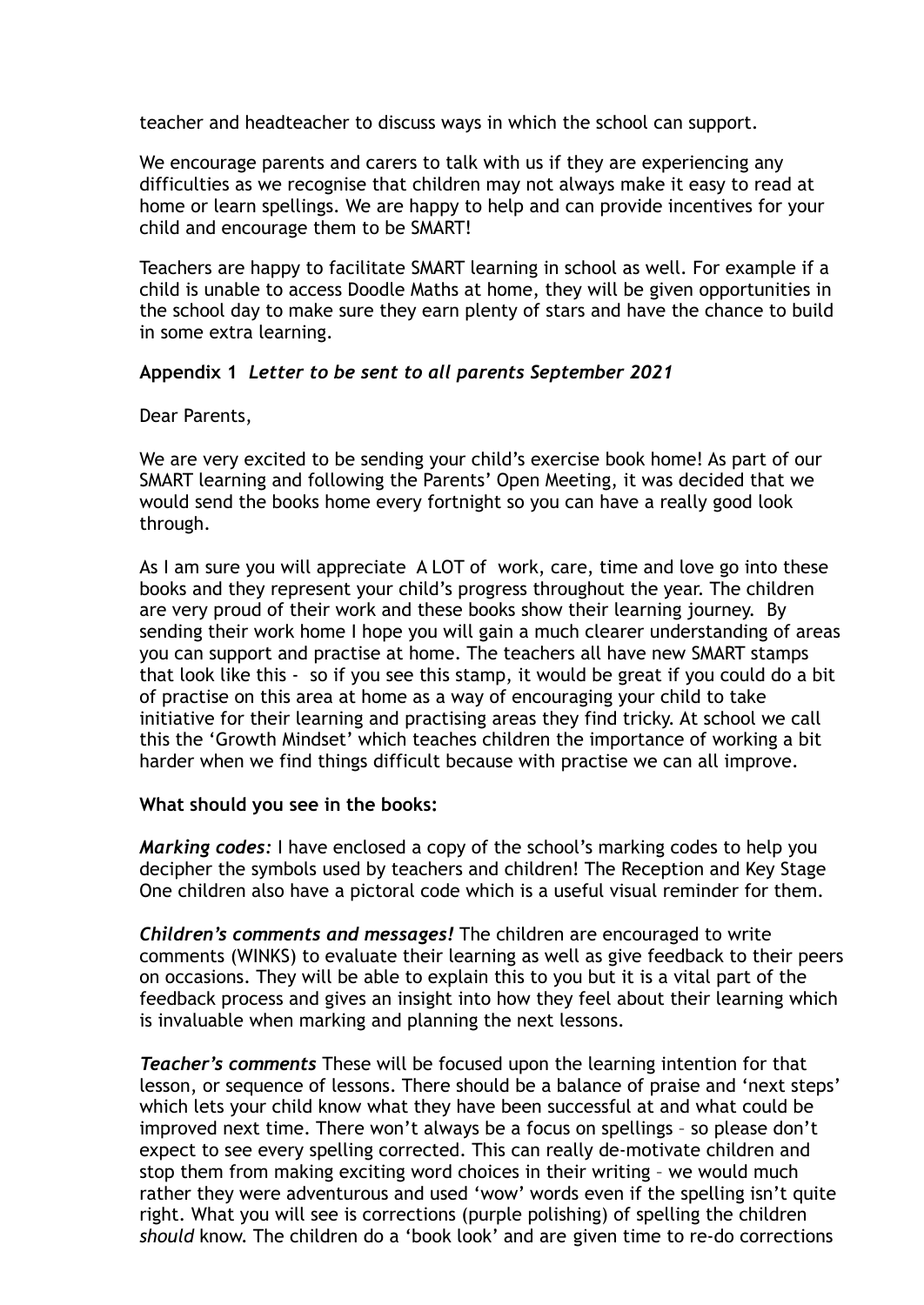in all of their subjects. So in maths this may be re-doing a calculation and in English this may involve re-writing a sentence, correcting a spelling or adding in missing punctuation. This allows your child time to embed their learning and go back to improve and make it even better!

*Neat handwriting* we have worked hard to ensure children are writing their letters correctly and that they are the right size and sit correctly on the line (ascenders are tall letters that go up – such as l, k, t and descenders are long letters that sit below the line such as g and y. In maths we expect children to write neatly and use the squares in their books. If drawing shapes they are expected to use a ruler. I hope you will be impressed. If your child finds presenting their work neatly a bit of a challenge, please support us by praising their neat efforts.

As I said at the start, this is really exciting and not something that I have heard any other schools doing. By sending books home we hope that you will feel really involved and get a much clearer picture of the day to day learning that takes place. **If you would like to write a positive comment in their books, either next to a particular piece of work or at the end of the latest piece then please do.It means the world to the children.** As always, if you have any concerns please come and talk to the teachers or me.

As you will appreciate the exercise books are needed every day so please **make sure that they come back in the following day.** We will be sending books home every Tuesday and will alternate between Maths, English, RE and Project.

There is a lot of information here so please pop in and ask questions if I have missed anything! Please enjoy having a look through their books!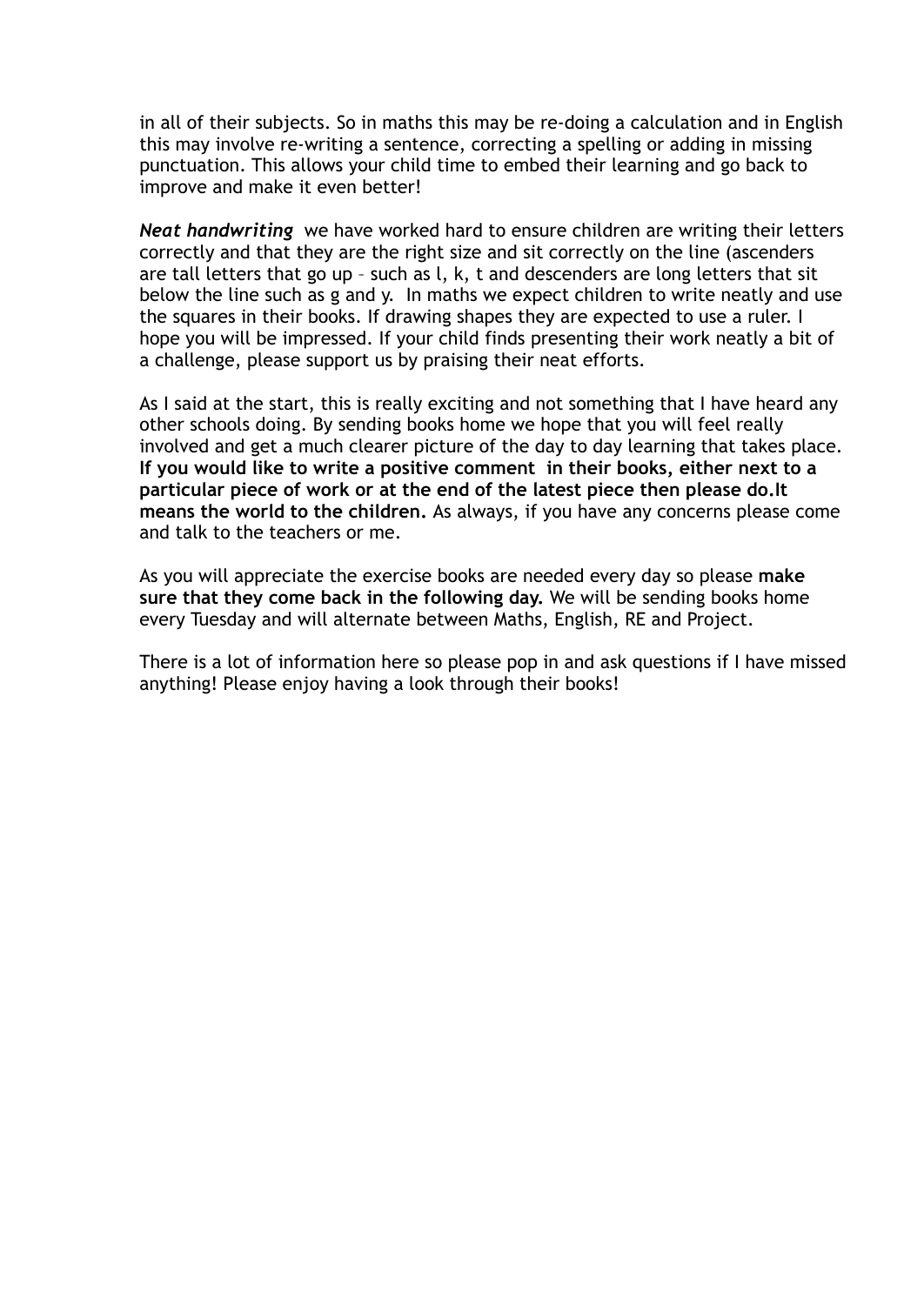

Dear Children (please let your parents have a look at this letter too!)

Thank you ALL for your hard work at the start of term, I have been very impressed with the effort you are making! I have seen some great resilience and determination with your learning already and the teachers have all talked about how enthusiastic you have been and so full of energy for your learning!

As you know we are SMART learners at GEPS- which means we don't have 'homework' to do! Instead you take charge and challenge yourselves to be better learners! Think about Austin's Butterfly and how he had 5 attempts at improving his drawing ([https://www.youtube.com/watch?v=hqh1MRWZjms\)](https://www.youtube.com/watch?v=hqh1MRWZjms) maybe mum or dad would be interested to see the clip too.

The teachers have sent out curriculum share letters with lots of information on so that you have some ideas for ways you can become even better learners by practising at home too. Year 6 I know you gave Miss Govey lots of ideas about ways you could be SMART learners - well done!

#### SMART stands for:

S: Spellings – Keep looking at your spellings and write them everywhere you go – on mum's shopping list, on post-it notes around the house, make a muddy puddle and then get a stick and write them in the mud….be creative and have some fun! DoodleEnglish is also a great way to explore spellings and get better at English.

M: If you want to practise your maths you can use:



Times Tables Rockstars is my personal fave!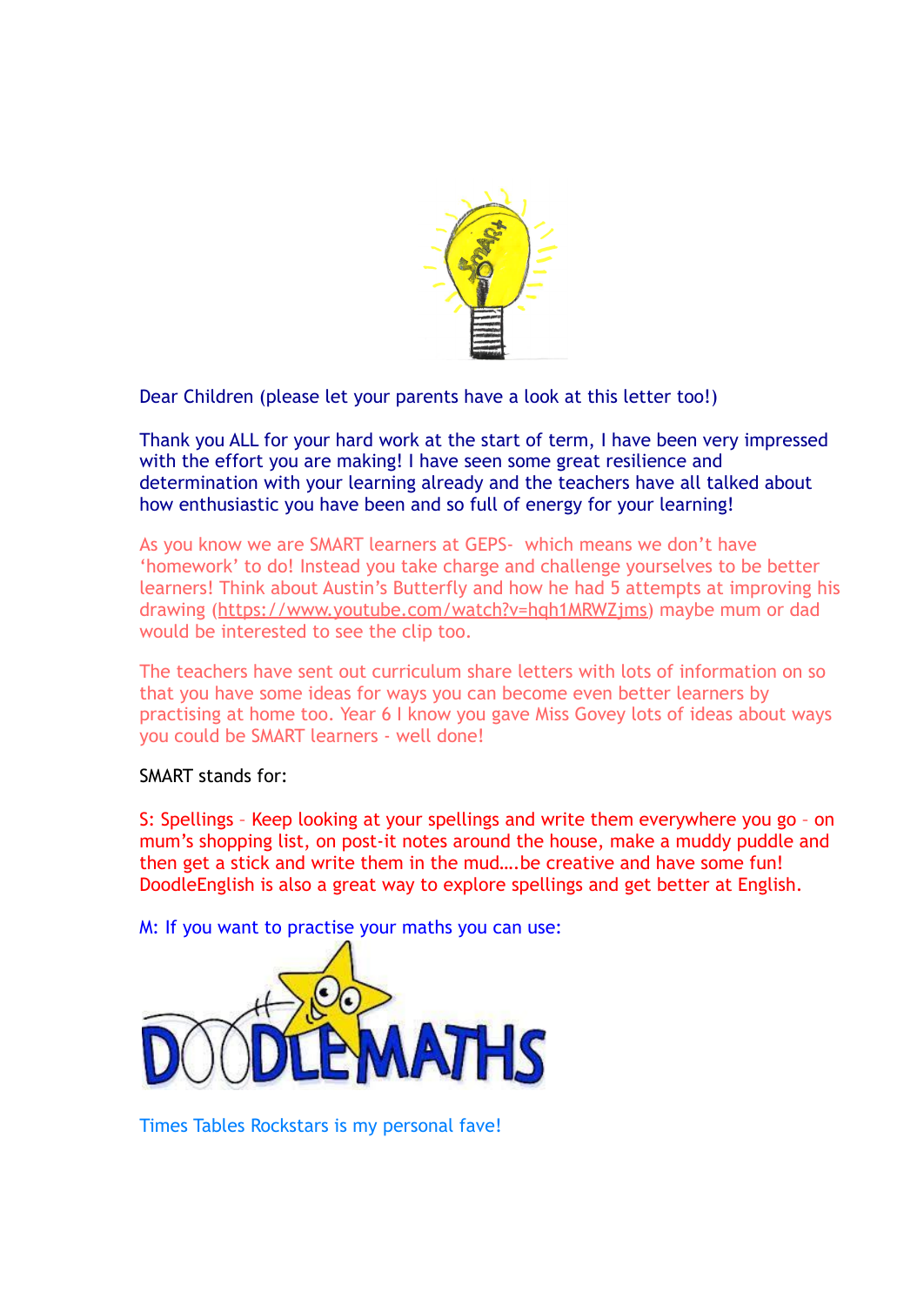

Remember what you have been practising in your maths lessons – you could do some counting at home, everytime you run up or down the stairs challenge yourself to do it in 7s or 8s! Work on whichever tables or counting steps you are learning. When you walk the dog or in the car – just have a quick go and soon you will become an expert!

Telling the time, weighing ingredients, measuring water in jugs – all important skills which are easy to have a go at.

A: apps - think about going on one of your school apps every day to help you learn and practise! Doodle maths, Doodle English, Oddizzi, Reading Eggs, Oddizzi and Times Table Rockstars will all really help you!

R: One of the best ways to be SMART is to read! So bury your nose in a good book and enjoy an adventure! Remember to 'magpie' the best bits (you don't need a magpie book – your reading diary or a piece of paper would work just as well!) Please help yourself to a few books from the library – you are welcome to borrow as many as you like! On the school website under the children section 'Online Learning links' there is a link to the Oxford Owl website which has lots of lovely things to explore and some more free books to read online!



#### Then of course there is…

Very popular with lots of children. The great thing about Reading Eggs is that it will choose books at the right level for you AND ask you questions to help you improve your comprehension.

Remember having stories read to you is also HUGELY important so you can sit back and enjoy some Jacanory time too (ask mums and dads what that means!)

T: together means with your families, friends and pets! There are lots of things you can do together…you could explore the world and have a look on: